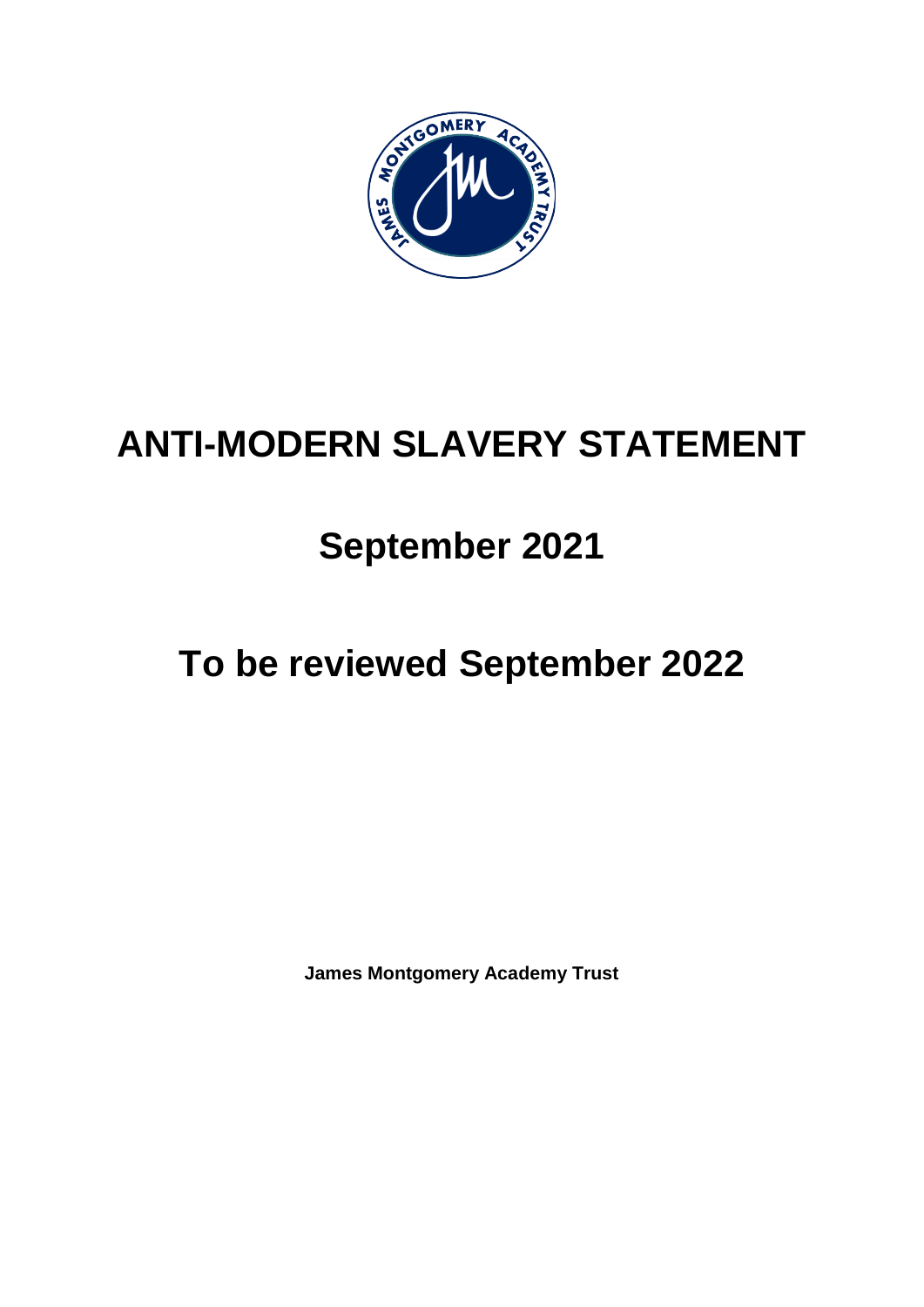James Montgomery Academy Trust (JMAT) is a multi-academy sponsor with a clear geographical context in the Yorkshire and Humberside region. In that capacity, it acts as one employer across all the Academies which it sponsors.

JMAT is an academy trust and is also an exempt educational charity, subject to company law and is a not for profit organisation. The Board of Directors is the legal governing body of all academies with the Multi Academy Trust and remain accountable in law and to OFSTED and the Education Funding Agency for the exercise of its functions. Its Directors, who are appointed on a voluntary basis, are drawn from the public and private sectors, and bring significant educational and other professional expertise.

The Trust is responsible for the leadership, governance and performance of a wide range of academies including infant, junior, and primary schools. It seeks to drive up educational standards utilising educational expertise, capacity and experience to secure transformational change in the future life chances of all young people in its charge. The Chief Executive Officer, David Silvester, is a highly experienced National Leader of Education.

The Trust has noted the requirements of the Modern Slavery Act 2015 (the "Act"). This statement is made on behalf of James Montgomery Academy Trust (updated October 2020) in line with the disclosures included within the Trust Financial Statements for the year ended 31 August 2020 approved by Directors.

#### **Our policies to resist modern slavery and human trafficking**

We have reviewed our existing policies and procedures in light of the Act. We are confident that our policies promote good behaviour among our colleagues at work and within our Trust. Our policies and procedures are kept under review to make sure that they reflect the changing needs of the Trust and of the staff, pupils and the communities it serves.

Among the policies that we consider give us strength in avoiding modern slavery or human trafficking under the Act in the Trust are:

- Code of Conduct and Confidentialtiy
- Equality and Diversity Policy
- Fraud Policy
- Gifts, Hospitality and Relation Party Policy
- Safer Recrutiment Policy
- Whistleblowing Policy

The whistleblowing policy also draws attention to the risk of modern slavery or human trafficking and to stress that a report of concern in relation to those matters can be made under the protection of the whistleblowing policy.